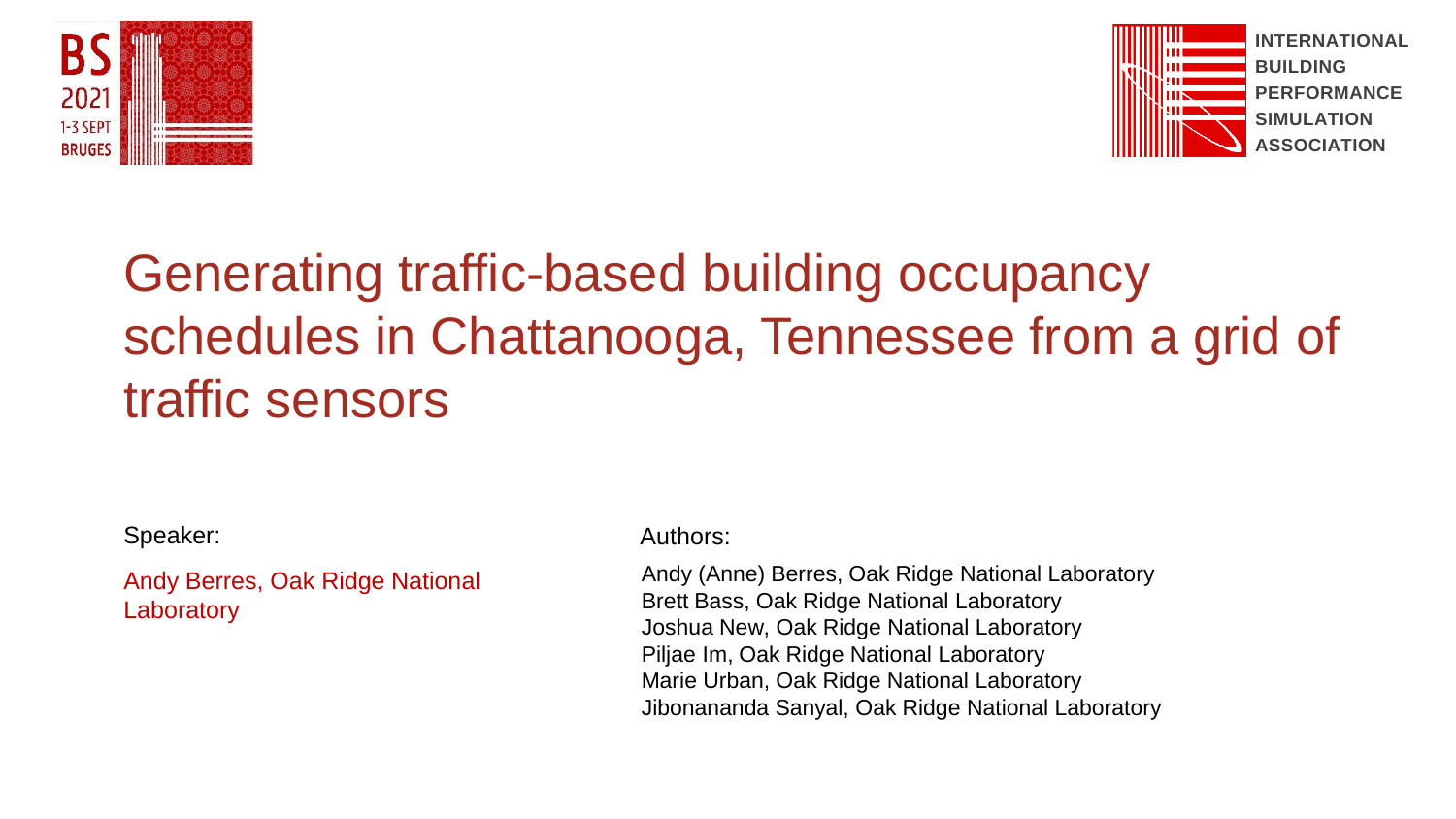

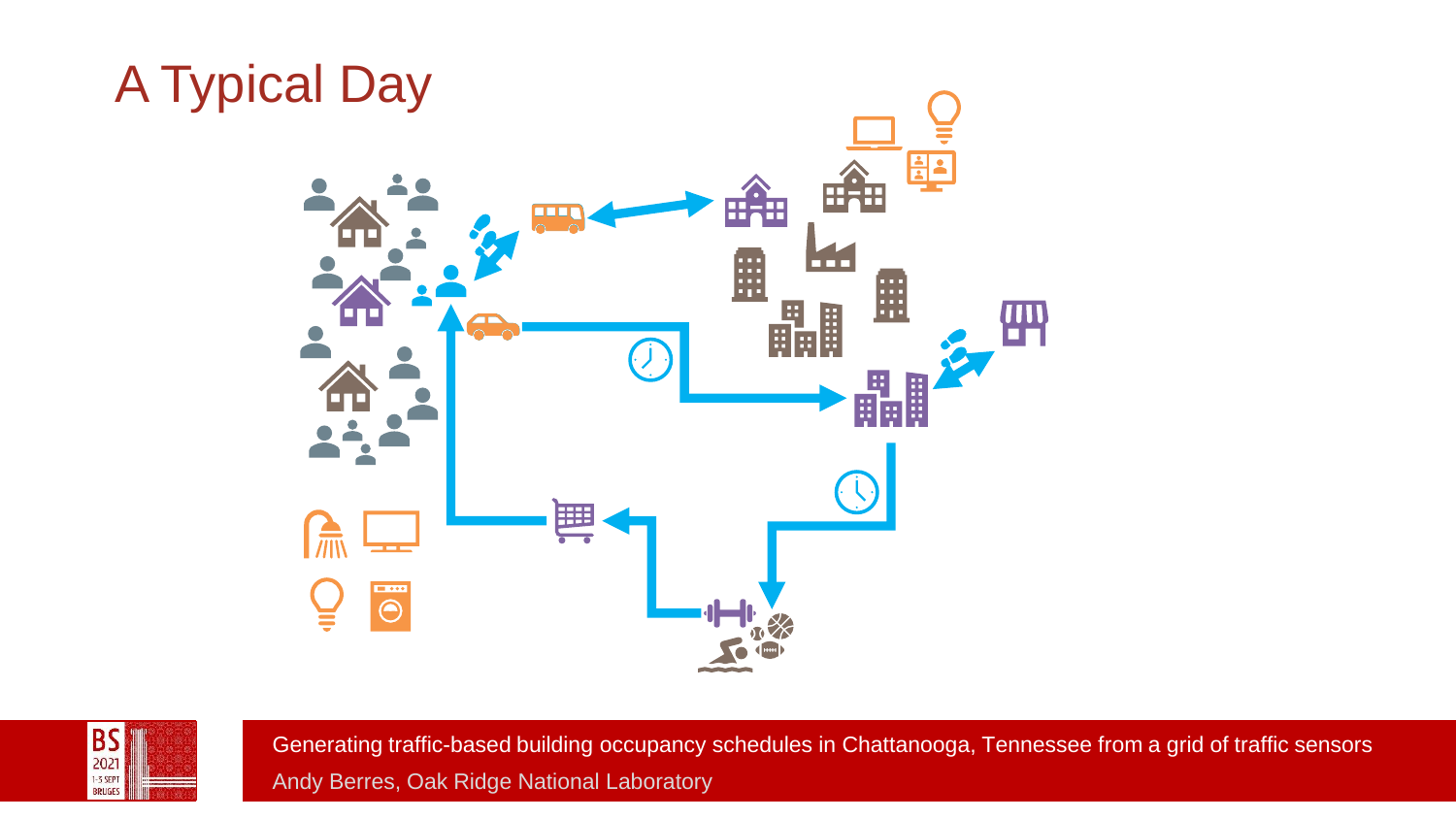### Stock Schedules for Building Occupancy

Static, identical occupancy schedules for each building do not capture variations between buildings, cities, etc.



#### **Source:**

US Department of Energy. Commercial prototype building models | building energy codes program, 2013.

<https://www.energycodes.gov/development/commercial/prototype-models>

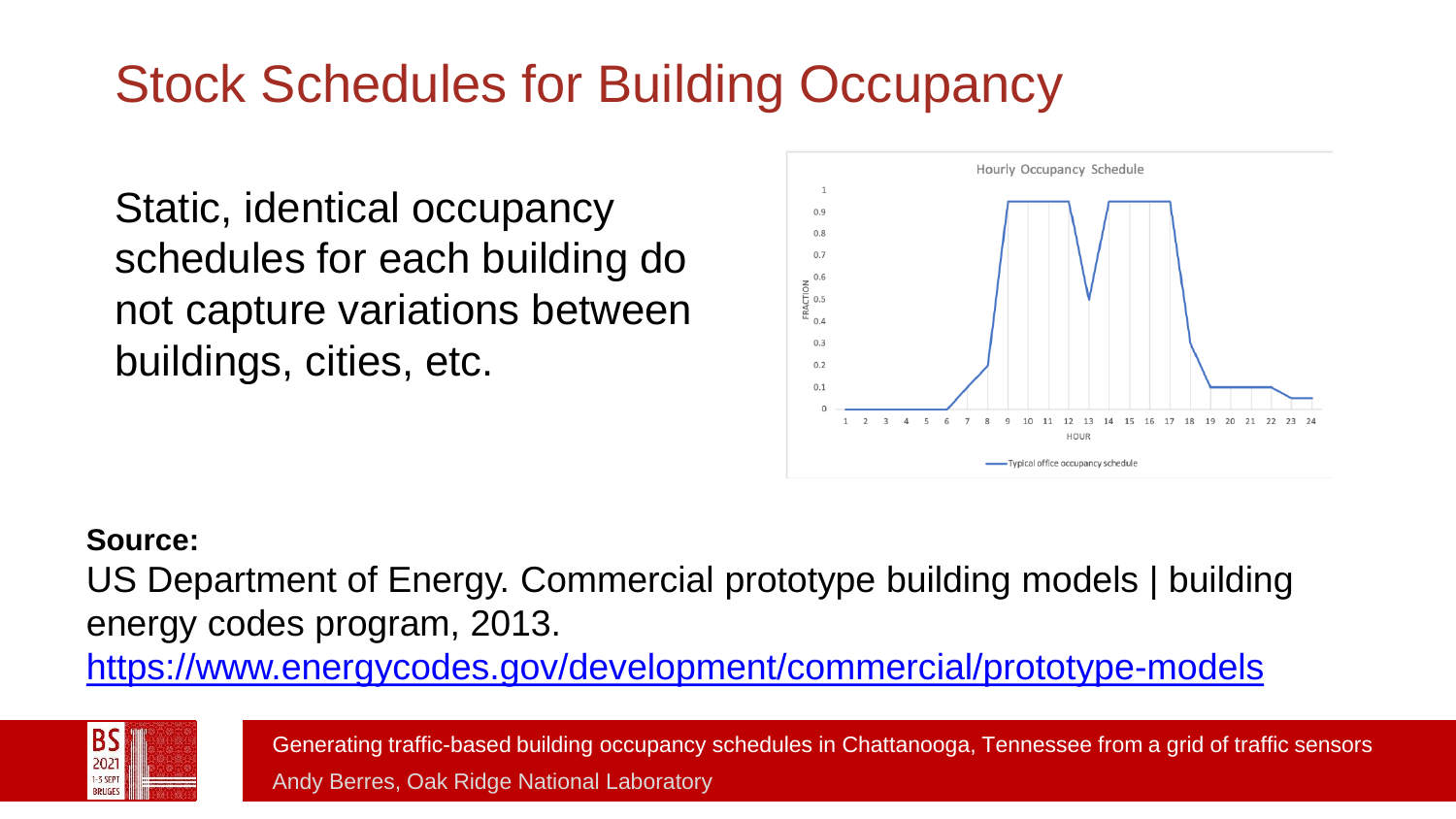# Traffic Data for Building Occupancy

- Traffic data provides insights about the population's daily movements
	- 1. Determine origin and destination of each vehicle's trip
	- 2. Assign to nearby buildings
	- 3. Create a customized occupancy schedule from hourly variations

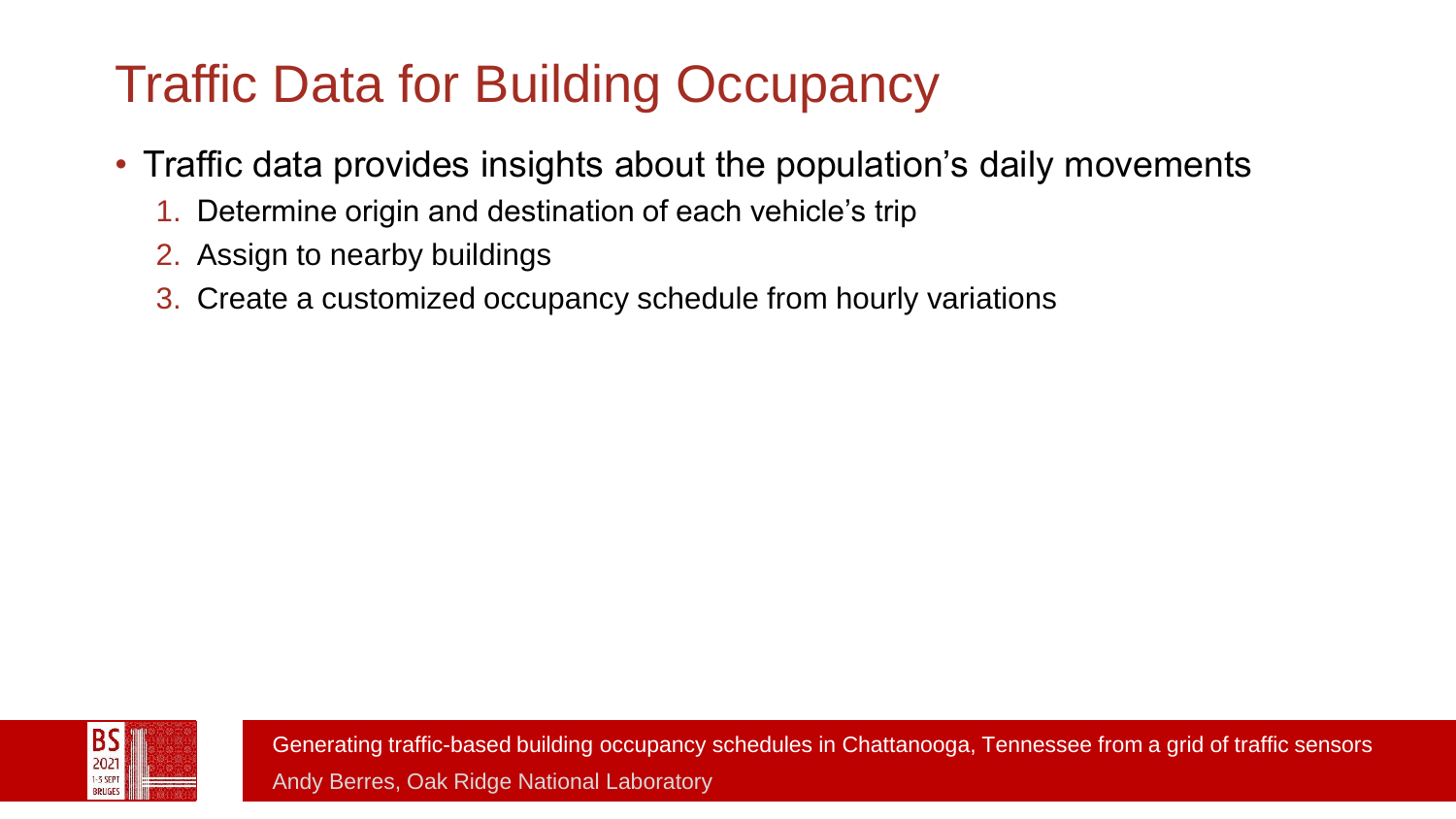### **Overview**

- Split workflow:
	- Traffic
	- Buildings



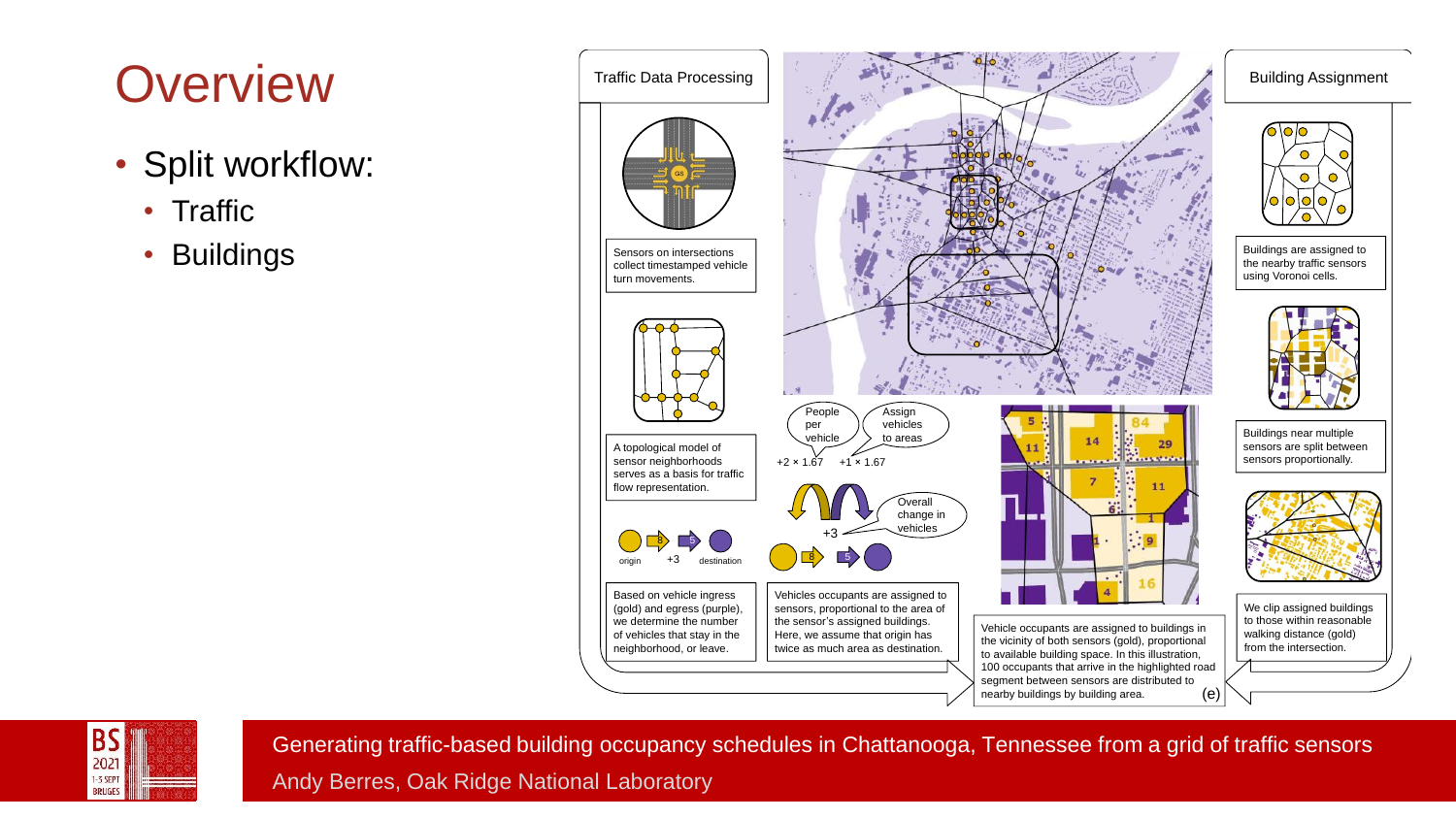# Creating Sensor Topology





Sensors on intersections collect timestamped vehicle turn movements.



A topological model of sensor neighborhoods serves as a basis for traffic flow representation.

- Over 40 sensors in downtown Chattanooga
- Sensors track vehicle movements
	- Data for every single vehicle (speed, length approach direction, turn direction)
	- Historic and real-time available
- To build traffic flow model:
	- Determine neighborhood
	- Create topological network

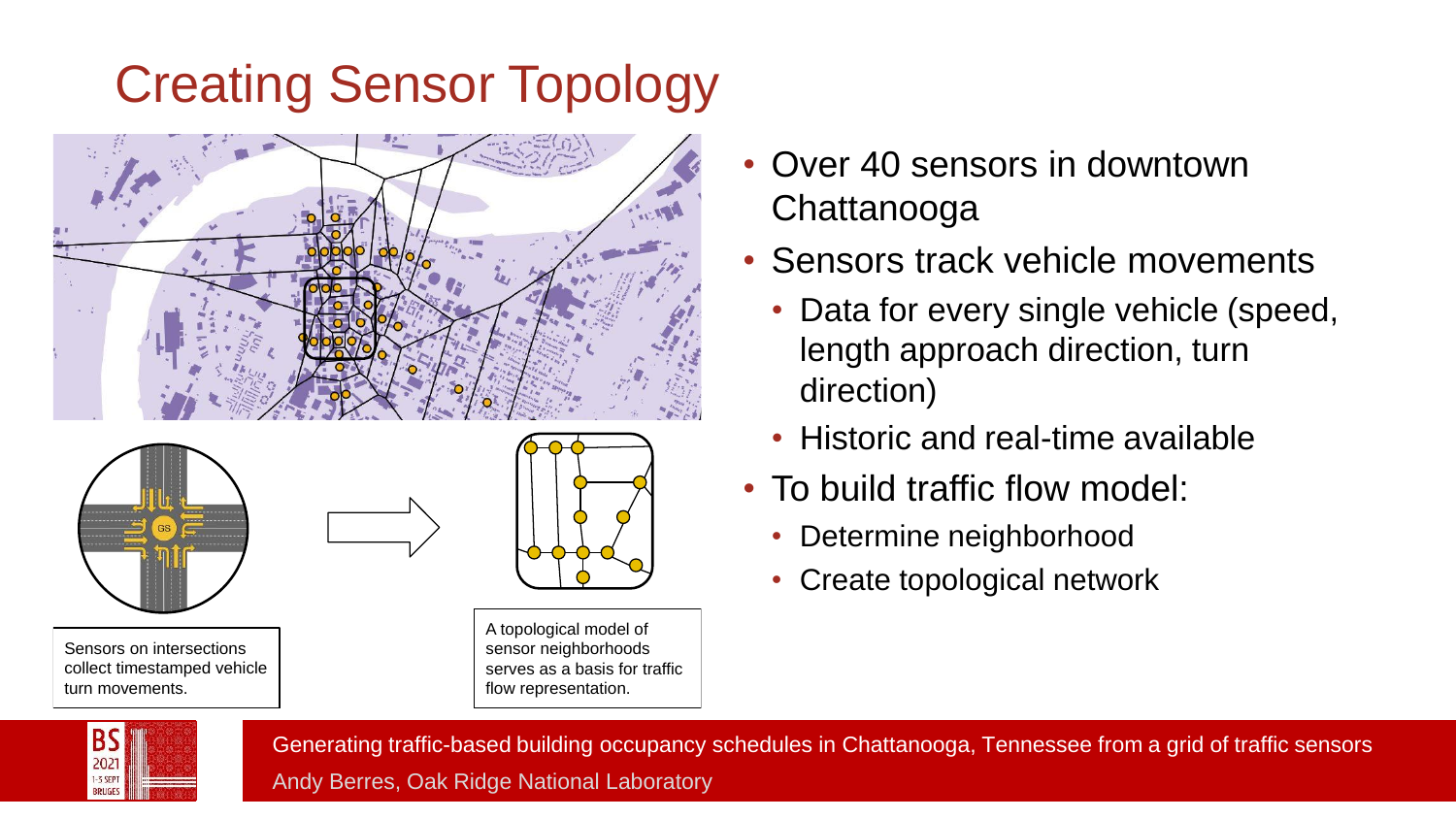# Assigning Buildings to Sensors



- Each sensor has a neighborhood defined by a Voronoi polygon
- Buildings that fall inside multiple polygons are split proportionally between sensors based on area
- Buildings outside walking distance are clipped

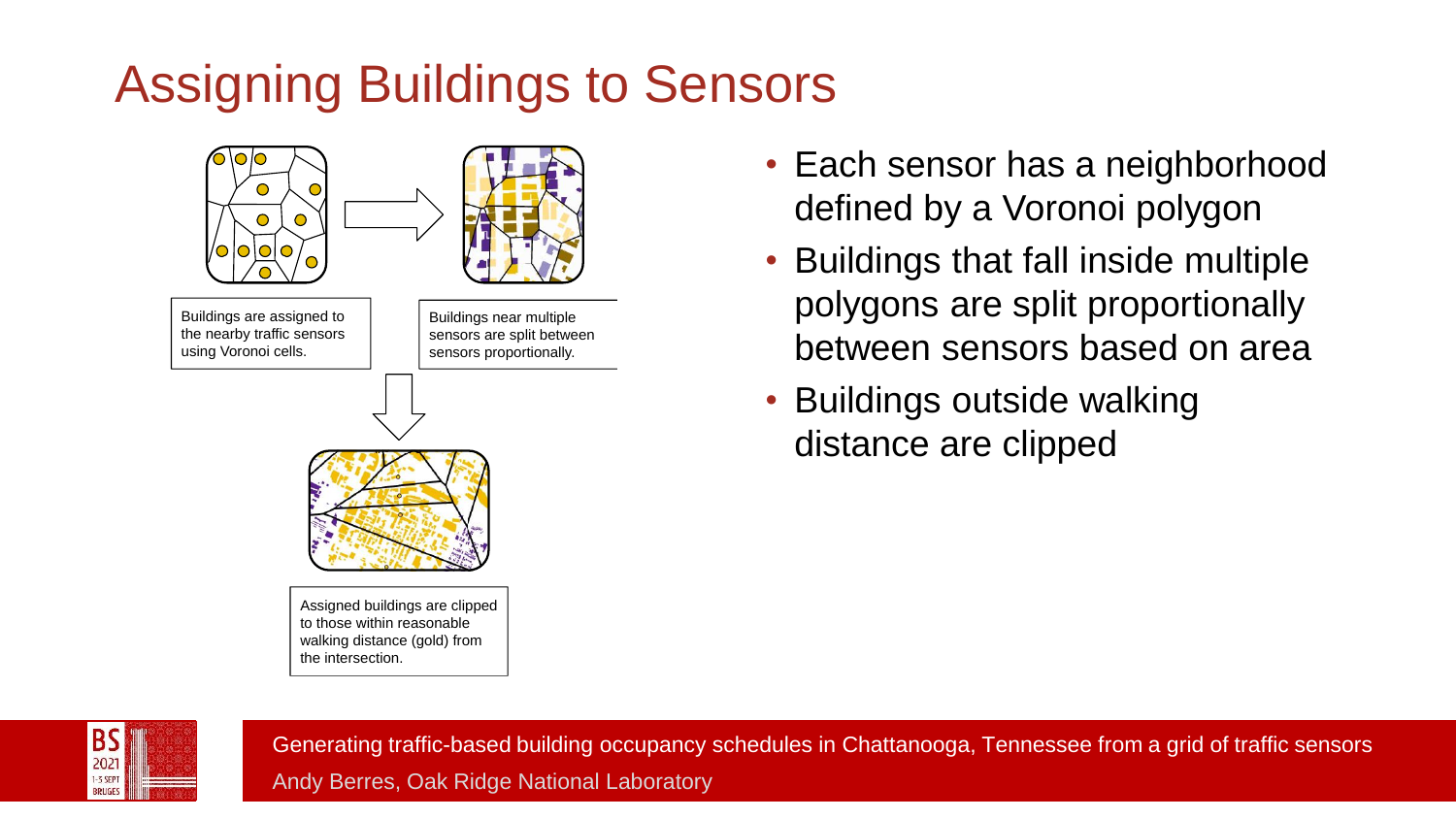# Understanding Traffic Flow



Based on vehicle ingress (gold) and egress (purple), we determine the number of vehicles that stay in the neighborhood, or leave.



sensors, proportional to the area of the sensor's assigned buildings. Here, we assume that origin has twice as much area as destination.

- To determine number of people who stay in neighborhood (between a pair of sensors)
	- Determine difference between ingress and egress from area
	- Distribute between the two sensors based on available building area in each sensor neighborhood.
	- Use multiplier (1.67) to adjust from vehicles to individuals



Generating traffic-based building occupancy schedules in Chattanooga, Tennessee from a grid of traffic sensors Vehicles occupants are assigned to<br>sensors, proportional to the area of<br>the sensor's assigned buildings.<br>Here, we assume that origin has<br>twice as much area as destination.<br>Cenerating traffic-based building occupancy :<br>Andy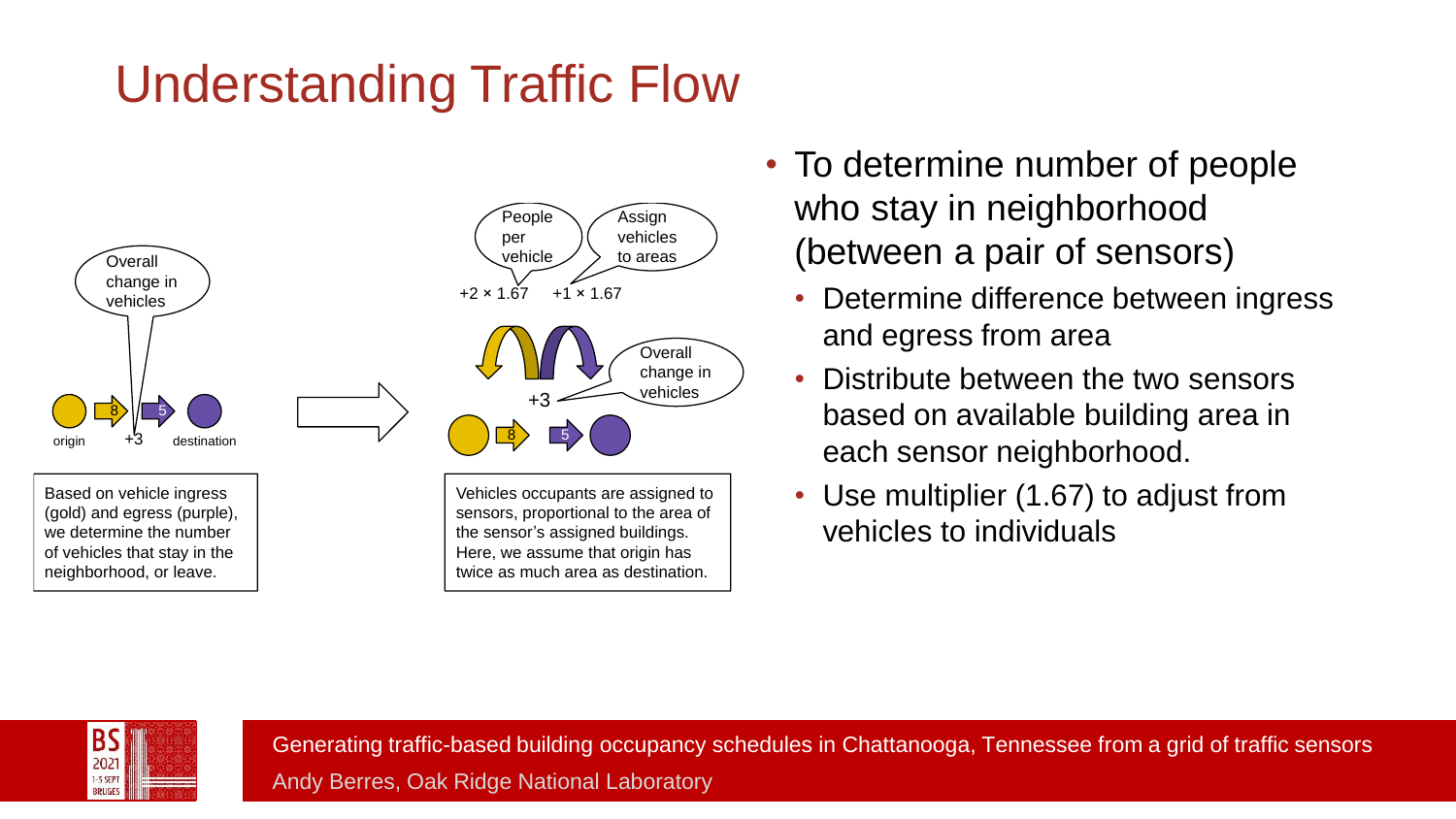### Data-Driven Building Occupancy <u>bala</u>



• Assign people to buildings which are in the neighborhood of the intersection they were assigned to

• Aggregate to desired timeframe (hourly, 15 minute, etc)

**Create building occupancy** schedules









Vehicle occupants are assigned to buildings in the vicinity of both sensors (gold), proportional to available building space. In this illustration, 100 occupants that arrive in the highlighted road segment between sensors are distributed to nearby buildings by building area.



Generating traffic-based building occupancy schedules in Chattanooga, Tennessee from a grid of traffic sensors Andy Berres, Oak Ridge National Laboratory Overall

change in the change in the change in the change of the change of the change of the change of the change of the<br>The change of the change of the change of the change of the change of the change of the change of the change o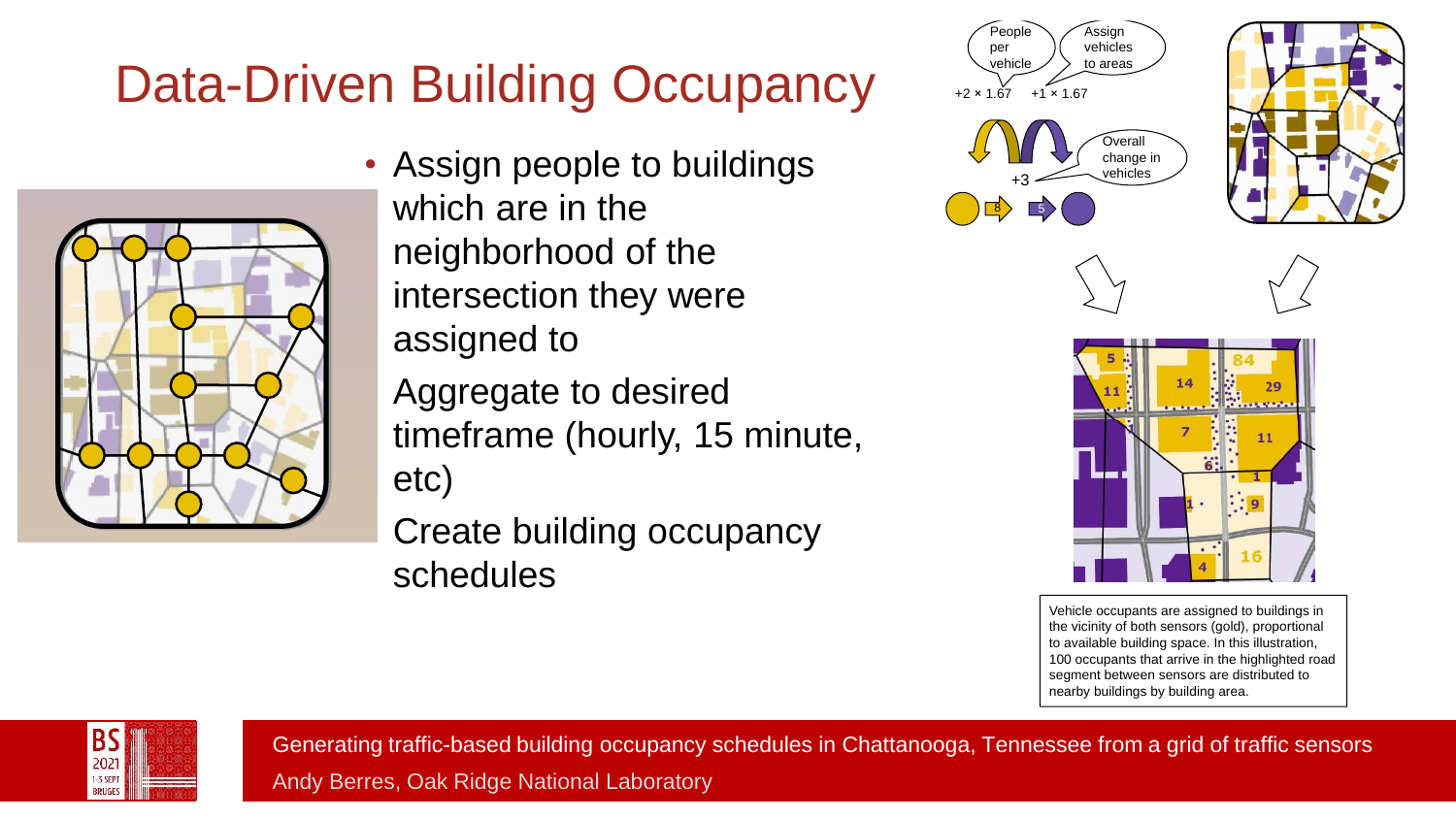### **Results**



#### **2020 vs 2019 Error**

- Simulated building models
	- with stock occupancy schedules
	- with custom occupancy schedules
- Compared simulated energy use with EPB recorded energy use
	- EPB data: 2019
	- Traffic data: 2020
	- Years were aligned to match week days
- Big error in March and April 2020 aligns with COVID measures in Tennessee

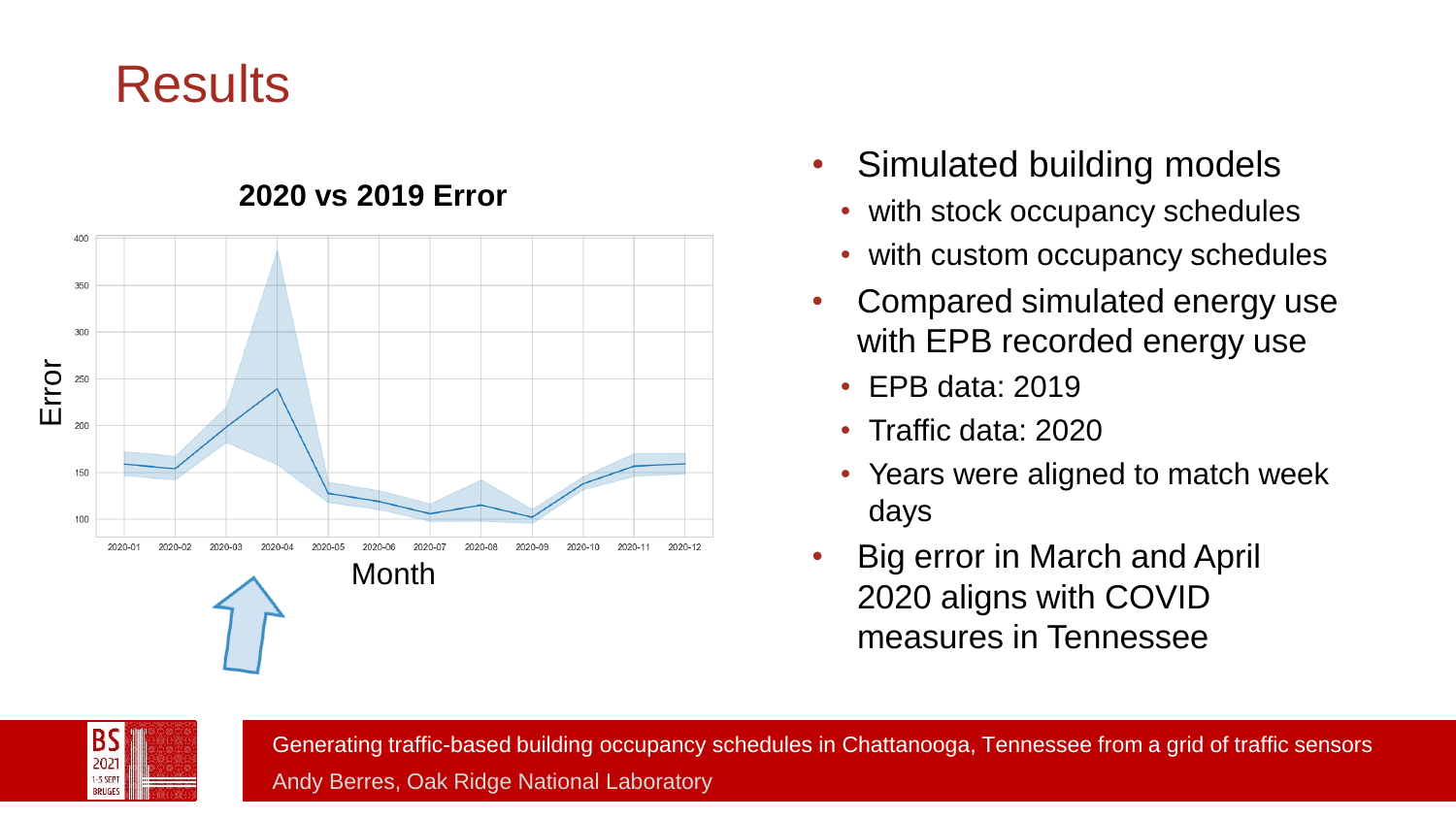### Use Cases

### • Real-time data:

- Operations: When a traffic impact happens (construction, accident, etc), workers could be delayed to work/on their way home. We could then adjust HVAC in response to nearby traffic instead of fixed schedule to save energy.
- Safety: In case of a disaster, we have a better idea of how many people are actually in the area.

### Historic data:

- Currently, we have a custom occupancy schedule for each building for every hour of the year.
- Instead, use average across day-ofweek, and maybe season/month for simulations going into the future.
- Could average across stock building types for better stock occupancy schedules.

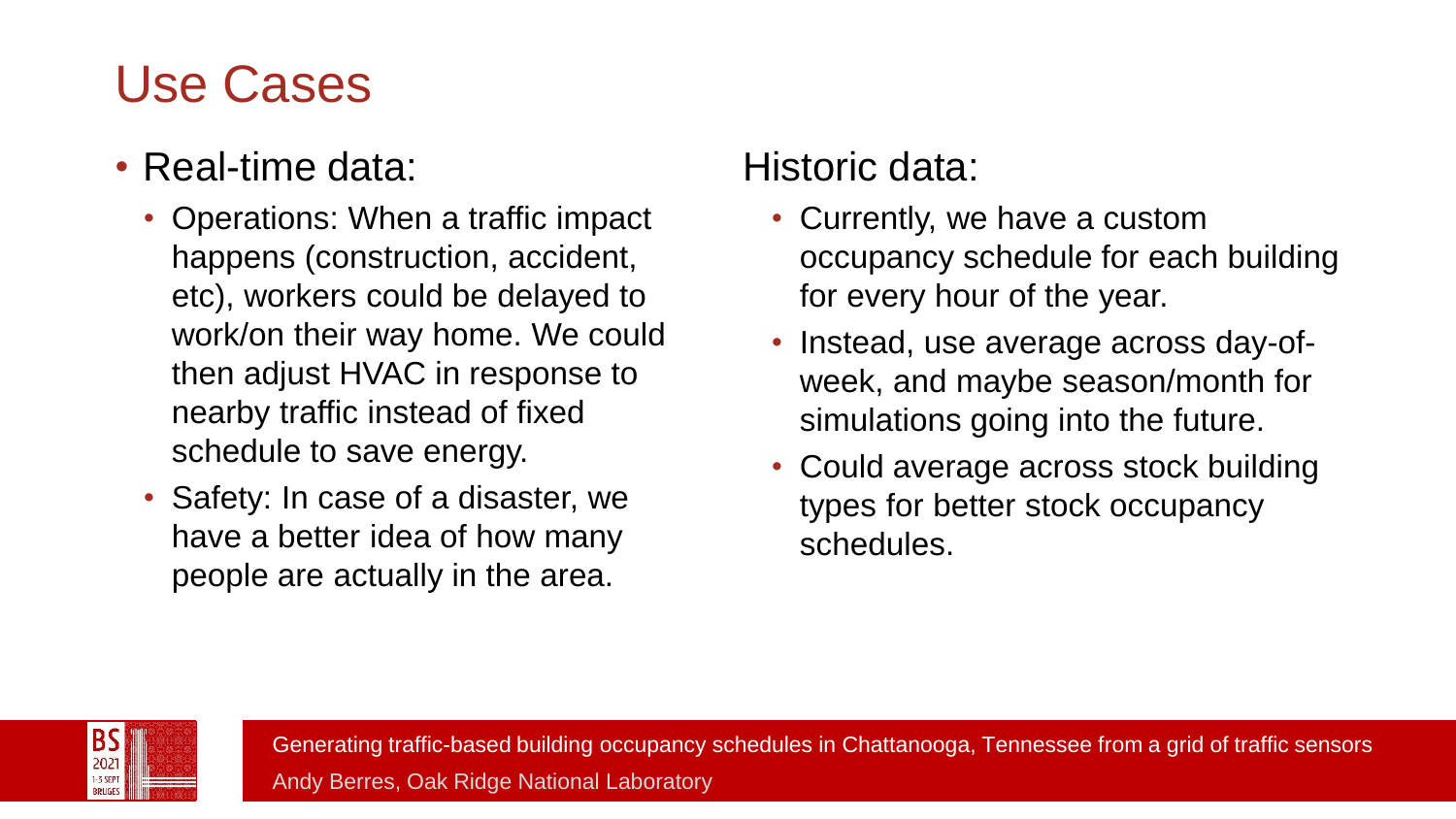### Future Work

- Validation:
	- Comparison with 2020 energy use (if available)
	- Comparison with ground truth data (if available e.g. study on ORNL campus)
	- Comparison with other occupancy-like data (e.g. Google popularity curves, SafeGraph, etc)
	- Compare max occupants of residential buildings with Census data
- Data:
	- Integrate more building information (e.g. business hours for restaurants etc)
	- Integrate pedestrians & public transportation data
	- Use real-time data for real-time estimates